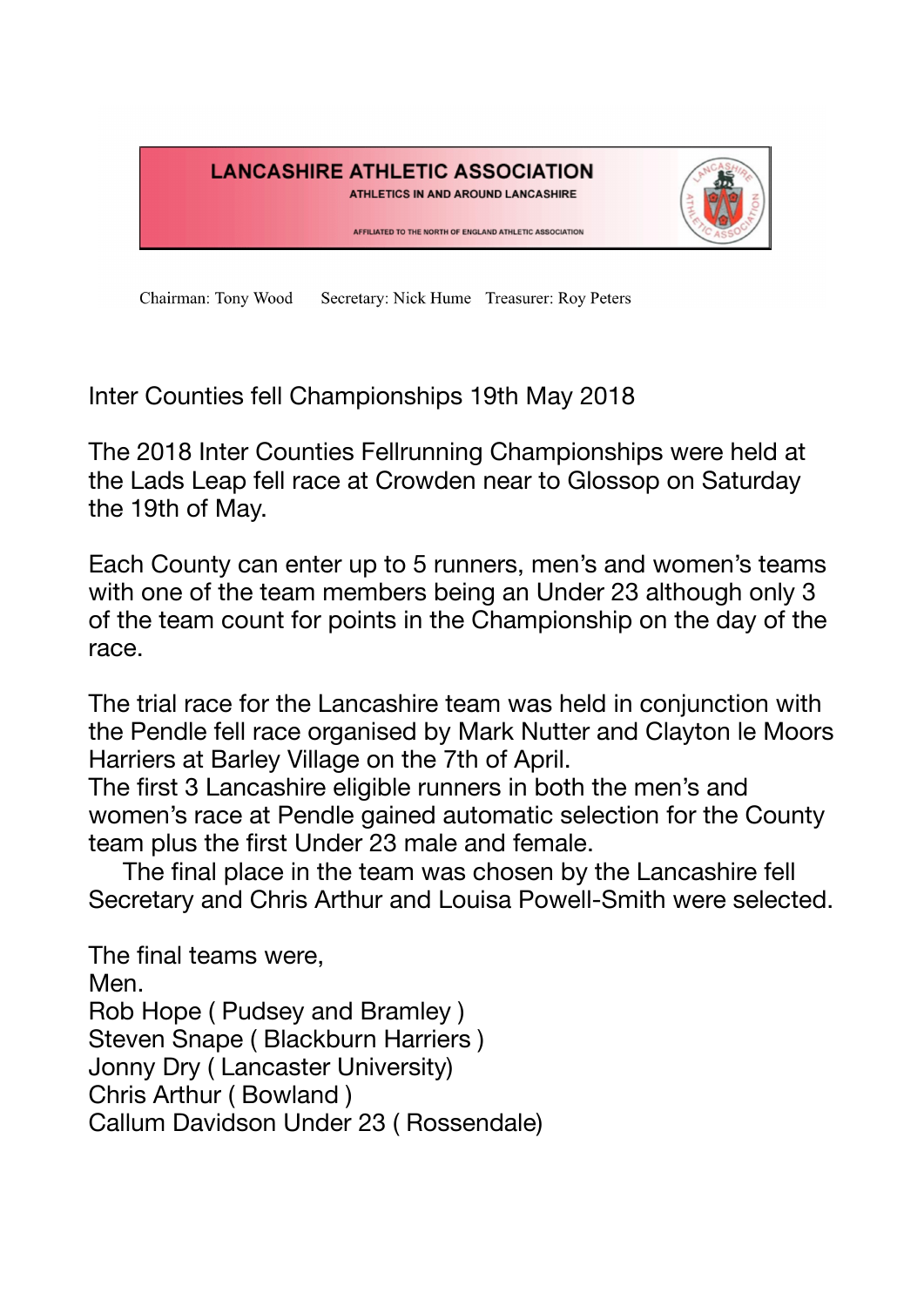Women Nichola Jackson ( Ribble Valley ) Sara Bell ( Ribble Valley ) Helen Buchan ( Calder Valley ) Louisa Powell-Smith ( Ribble Valley ) Rhiannon Wickham ( Clayton le Moors )

The venue for the race was at the campsite at Crowden near to Glossop which is just off the main Woodhead pass road leading over to Sheffield, a great area for outdoor recreation. The day was glorious, that is to say very hot which may not have suited some of the runners.

70 women lined up for their race, a tough 6.5 miles on an out and back course with 1700 ft of climb, the hardest of the climbs coming early in the race.

The race up front was eventually won by previous Inter Counties winner Emma Clayton ( 53.58 ) running for Yorkshire, prevailing over Bronwen Jenkinson Under 23 ( 54.06 ) running for Wales North in 2nd place and Emma Gould ( 54.29 ) running for Warwickshire in 3rd place.

First home and first to score for the Lancashire team was Nichola Jackson in a fine 7th place ( 57.02 ) with Ribble Valley Harriers team mate Louisa Powell-Smith 17th ( 1.00.48 ) and Helen Buchan 34th ( 1.06.10 ) to complete the team counters, all happy with their fine performances.

Rhiannon Wickham, Under 23 ( 1.06.59) ran a good race to finish in 37th and 4th Under 23 and Sarah Bell ( 1.11.32 ) suffering from the heat of the day finished in 46th place.

Louisa finished as 2nd Vet 40 with Helen as 3rd Vet 40.

Good running by the Lancashire women saw them finish just outside of the medals in 4th place with only 4 points separating them from the Bronze medal with Yorkshire once again taking the title with Cumbria 2nd and Northern Ireland 3rd.